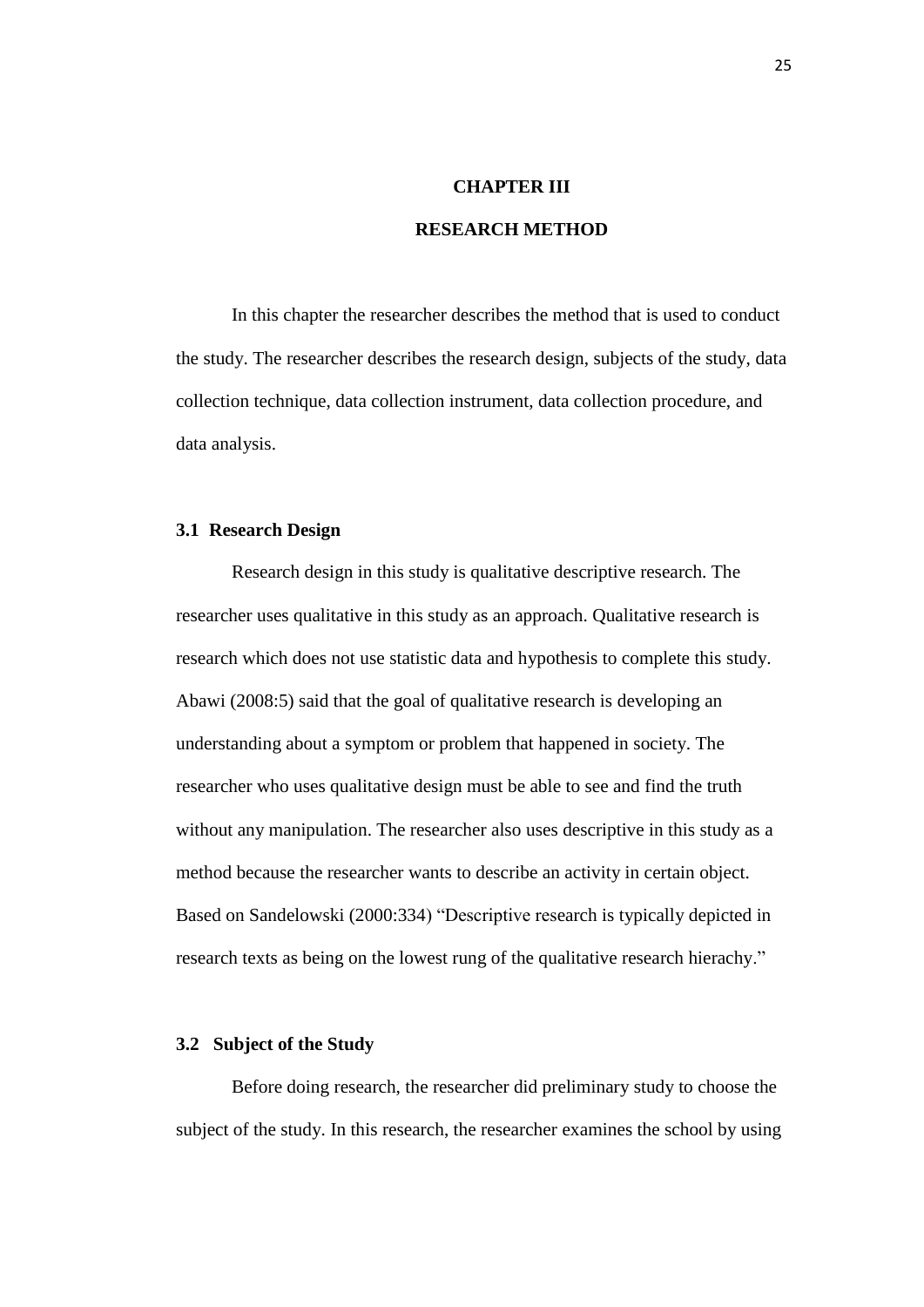interview list because EGRA method was not new method in the teaching learning process especially in the teaching writing. The researcher will define several criteria for recent school to be studied. The researcher will apply the criteria based on Mitchell, (1994). The first, this school that already applied EGRA method during three years. Second, this school uses 2013 curriculum in teaching learning English. Third, this school has profesional teacher English. Fourth, this school has good facilities. As the idea of purposive subject, Mts. NU TRATE is choose as subject toward this study because of 4 indicators such as this school that already applied EGRA method during three years. Second, this school uses 2013 curriculum in teaching learning English. Third, this school has profesional teacher English. Fourth, this school has good facilities.

In addition, the good teacher is the important thing to success in learning English. Based on a scheme originally developed by M. Hildebrand (1971), the characteristics of effective teachers are:

- 1. Organization and Clarity: means that the teachers are well prepared, and they usually make difficult topic easy to understand by explain it clearly.
- 2. Dynamism and Enthusiasm: it is the characteristic of energetic teacher, have a good self-confidence and also they seem to enjoy teaching.
- 3. Instructor Group interaction: teacher must can do the way how to lead discussion, encourages students, use wit and humor effectively, and they also a good public speaker.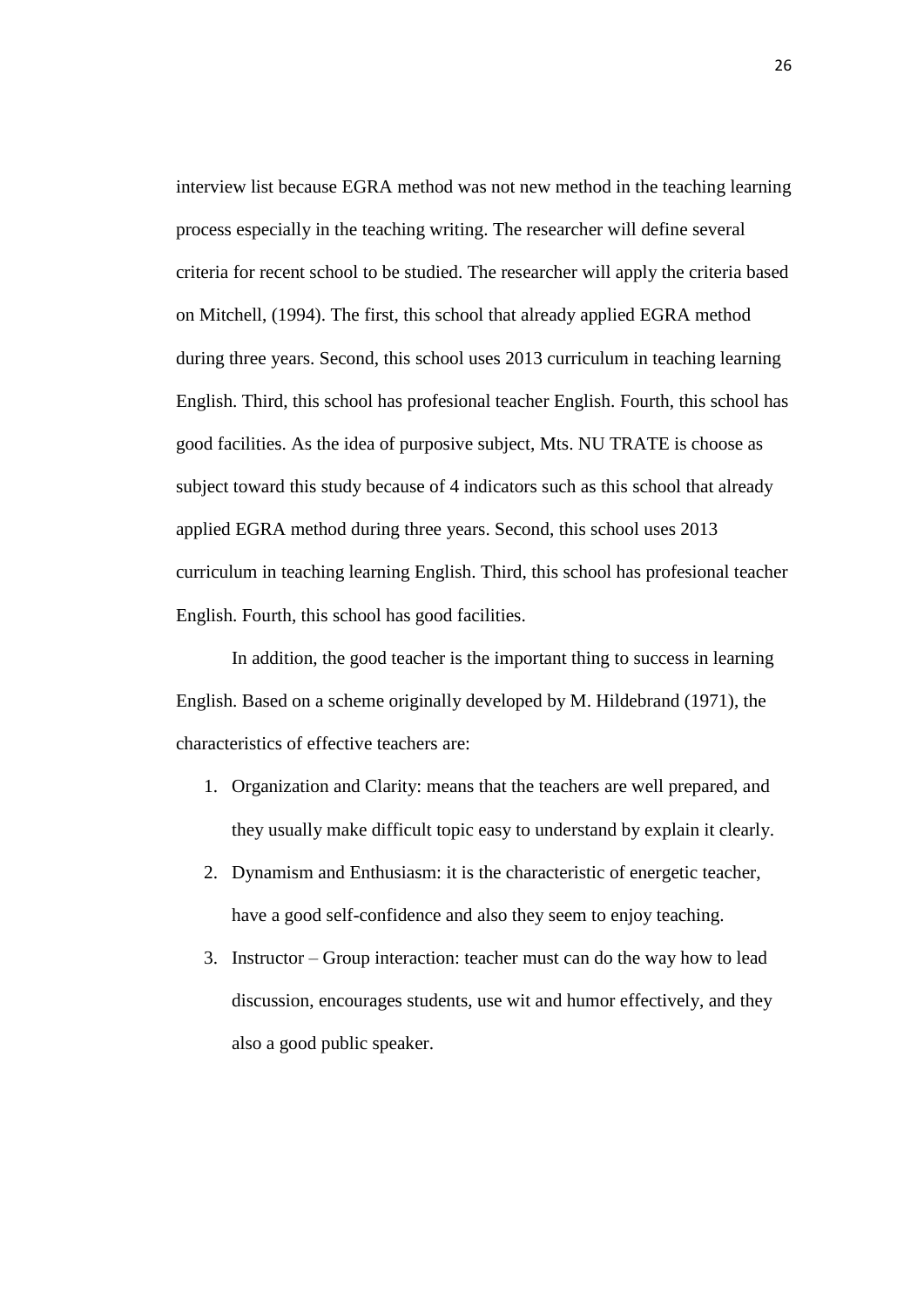4. Instructor- Individual student interaction: is perceived as fair, especially in his/her methods of evaluation and the way how the teacher interacts with the students.

Besides from the opinion above, the researcher also has some characteristics of teacher. First, the teacher used EGRA method in teaching writing during three years. Second, the teacher got S1 English Department. Third, the teacher has experienced in teaching English eight years. Fourth, the teacher has ability to communicate in English both in spoken and written. Fifth, the teacher must have been certificated. Based on the criteria above, the subject of study is the teacher who teaches in seventh grade and the students is in VII A of Mts NU TRATE. Then, the second subject of the study is the students in seventh grade of Mts. NU TRATE. Total students in this class are thirty two students, seventeen are boys and the others girls. The researcher chooses that class because the English teacher used EGRA method as her method in teaching English lesson especially in teaching writing, and the students in this class need to improve and develop their writing skills.

#### **3.3 Data Collection Technique**

 To collect the data, the researcher would take three steps. First, the researcher would observe the teaching and learning process when EGRA used to teach writing. The aim was to get the data about the implementation of EGRA in the class. Second,the researcher would interview with English teacher. The questions for English teacher included the reason why the teacher chose EGRA,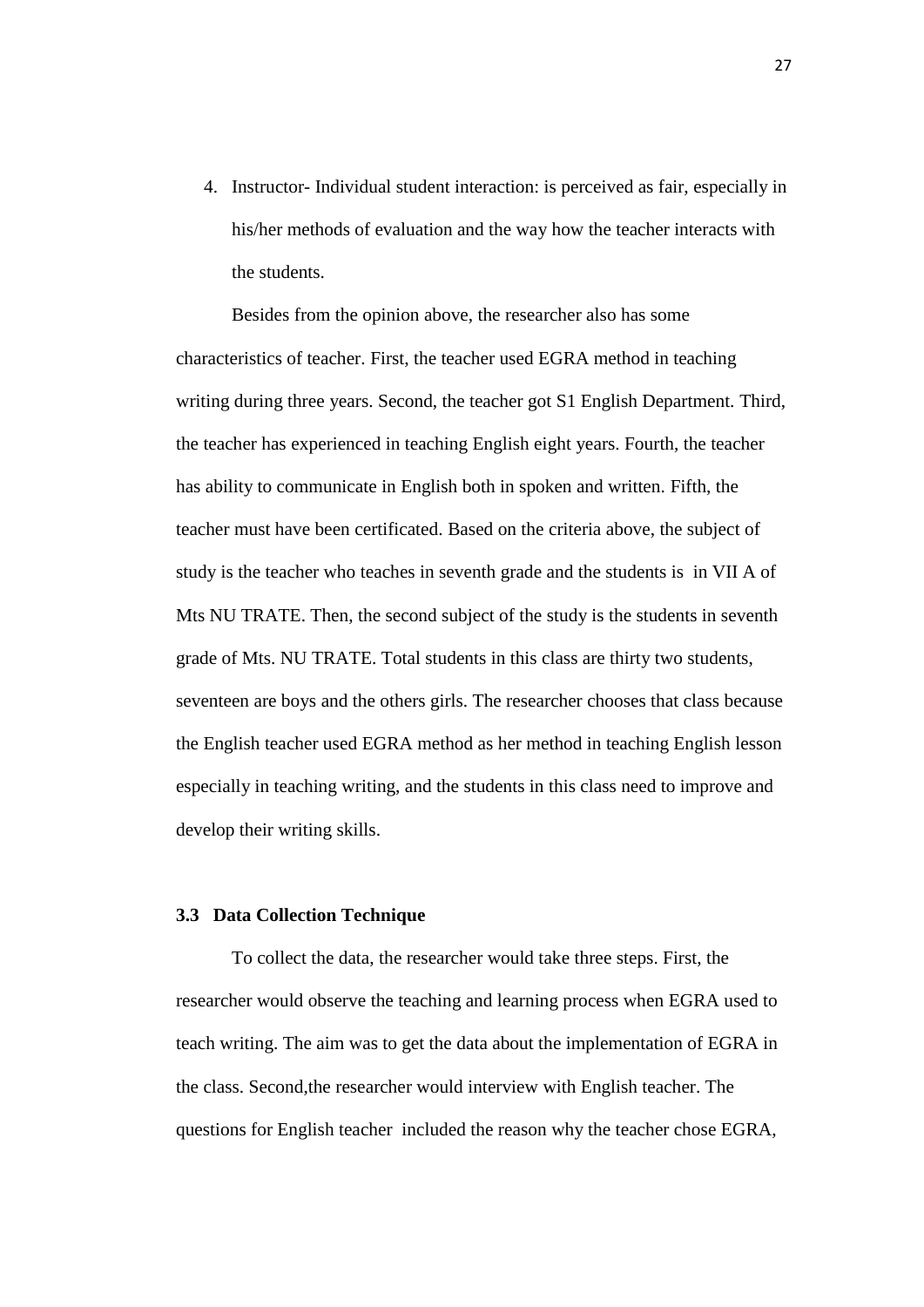the process of applying EGRA, the problems which faced in applying EGRA and solving the problems. Third, the researcher would give questionnaire for the seventh grade students in A class in order to know student's responses to EGRA.

#### **3.4 Data Collection Instrument**

 The main instrument that used in collecting the data was the researcher herself. It was because the researcher could be able to absorb all information to what happened in the field. The researcher was also helped by some other research tools to gain the specific data, such as:

# **3.4.1 Observation**

The researcher used observation as the first tool to collect the data. Cohen (2005:305) states that observation is atool to get information from situation and human interaction that occurred in a field from beginning up to the end. Here, the researcher used observation form to gain the data. It was very useful because the researcher gained some important such as what happened in the classroom while teaching writing activity from the beginning to the ending. Video recording was the media used by researcher. It had functions to record the activity in the class as the pre activity, whilst activity, and the post activity in every meeting.

#### **3.4.2 Depth Interview**

 Kvale in Cohen (2005:267) stated that interview in research marks a move away from seeing a human object as simply manipulate and data as the somehow external to individuals, and toward regarding knowledge as generated between humans, often through conversations. Based on the statement, the researcher used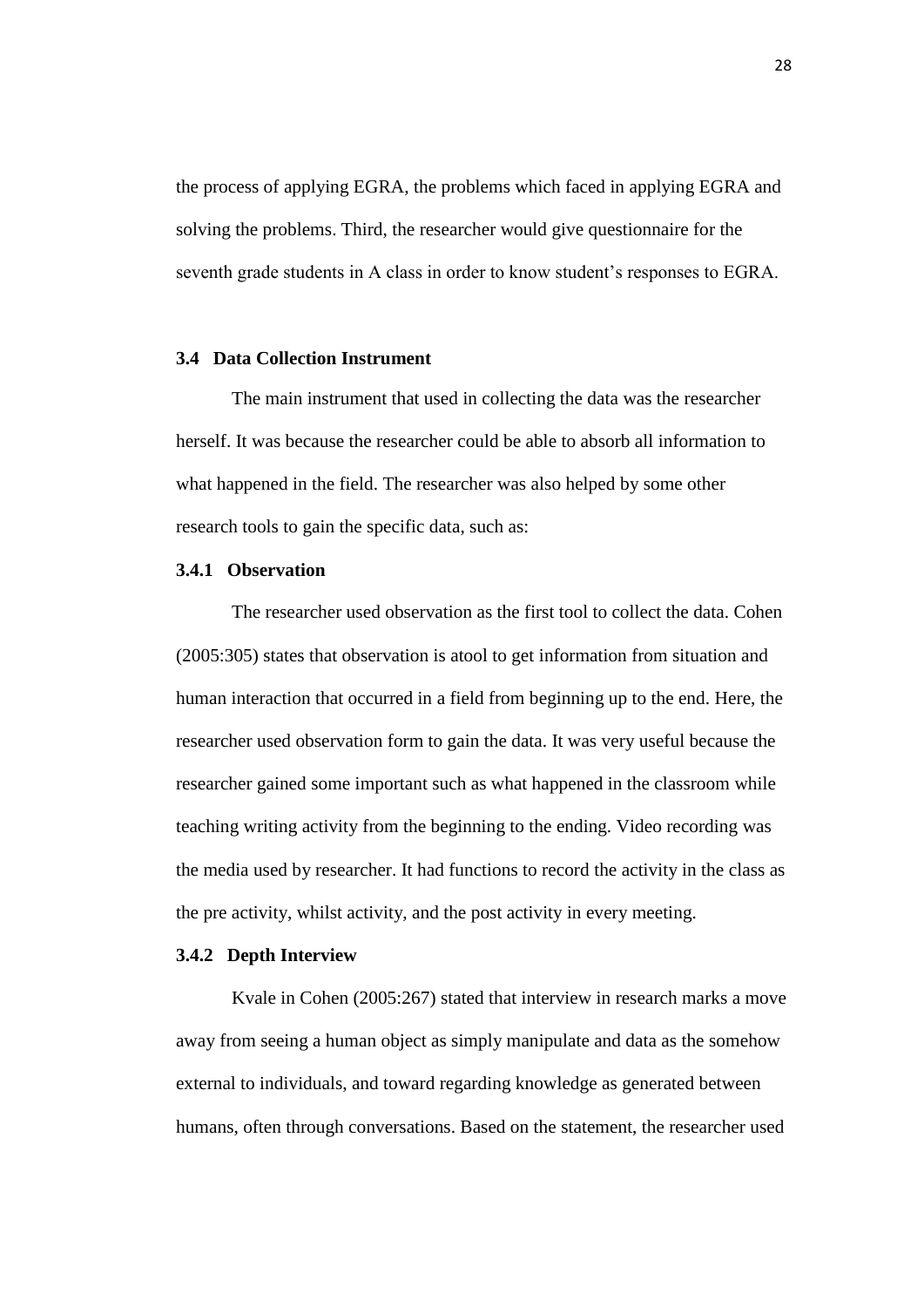depth interview as triangulation which could assist the researcher to generate reliable evidence : "there were a risk that observation will be selective and the effect of this could be attenuated by triangulation" by (Cohen et al, 2005,p. 310) and made sure the data are reliable from observation and questionnaire.

The researcher decide to use the interview guide approach for interviewing English teacher. For the interviewing the teacher researcher used ten question about the EGRA method in teaching writing in seventh grade and problems faced by the teacher.

#### **3.4.3 Open – Ended Questionnaire**

The questionnaire is to answer both of the statement problems on this study, the students responses to EGRA method at Mts. NU TRATE GRESIK. Questionnaire was a set question that is formulated to get information from subject of the study about their opinion.

In this study, the researcher used open-ended questionnaire as the third tool. According to Cohan (2005:255), "Open-ended questionnaire is very attractive device for smaller scale research or for those sections of a questionnaire that invite an honest and personal comment." It meant the researcher gave some question and asked the students to give their reasons. Barribeau (2012:1) states that the benefit of using open-ended questionnaire is it allows respondents to include more information includes their feeling, behavior and opinion. For the researcher, it could get student's answers that are appropriate with the goal of the study.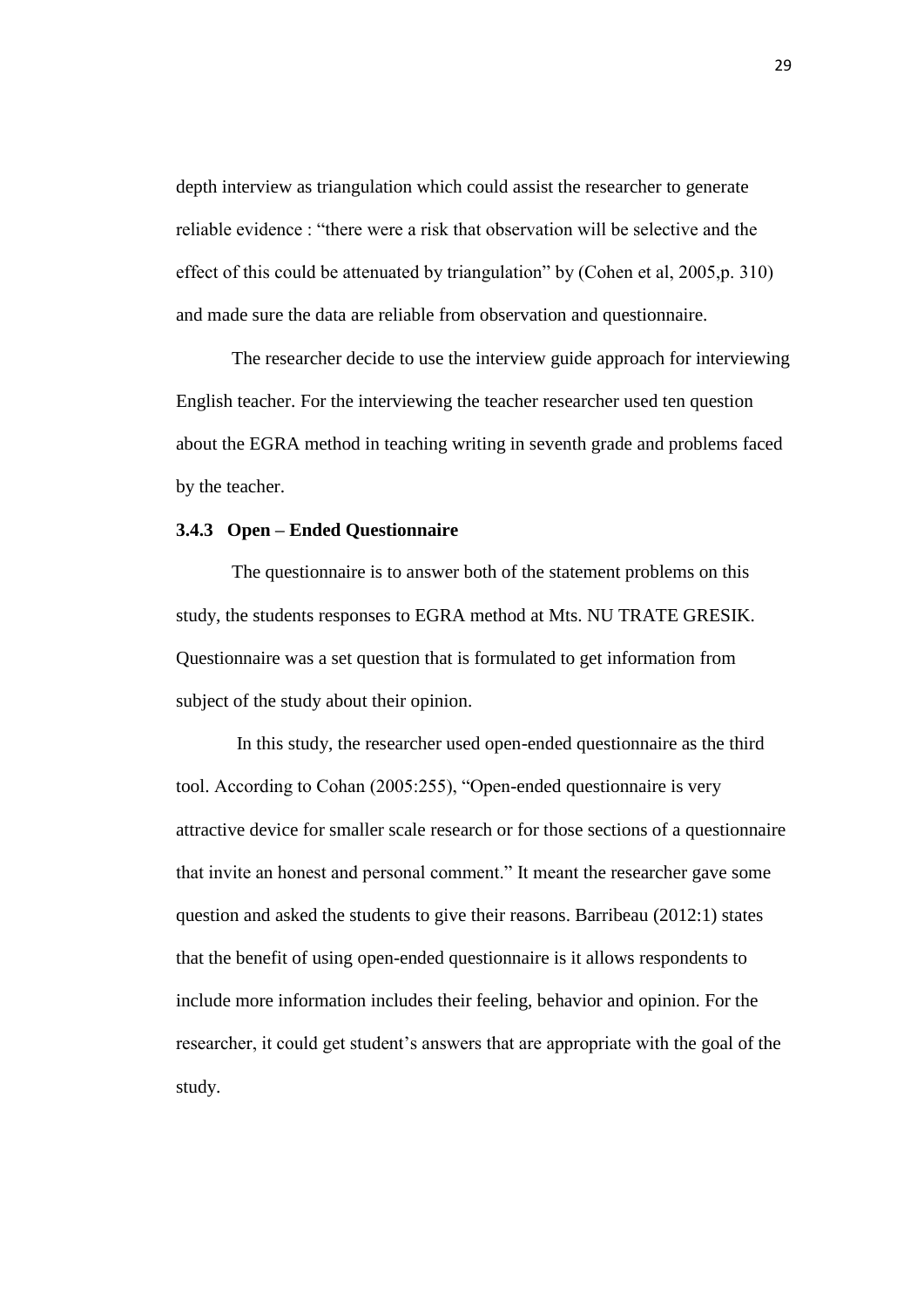Questions consist of 9 items, from question number 1 to number 3, the researcher wanted to know whether the students like or dislike writing text or story. Form question number 4 to number 5, the researcher wanted to know students' opinion about his or her teacher when she gave instruction in applying EGRA. From question number 6 to number 7, the researcher wanted to know the advantages that students got when the teacher applied EGRA and from question number 8 to number 9, the researcher wanted to know the difficulties that faced by the students.

## **3.5 Data Collection Procedure**

 In data collection procedure, the researcher used observation in which she records the class activities. The researcher recorded writing activity that done by the English teacher and students. Here, the researcher directly observed as non participant observer. It meant the researcher does not participate in the classroom activity. Then, the researcher conducted depth interviews to the English Teacher. The researcher interviewed the English teacher to know about how to apply EGRA in the class and the problem that faced and how to solve the problem. Depth interview was an effective method for getting people talk about their personal feelings, opinions, and experiences. Next, the researcher gave questionnaire to the students to know the students' responses when they did EGRA in writing activity.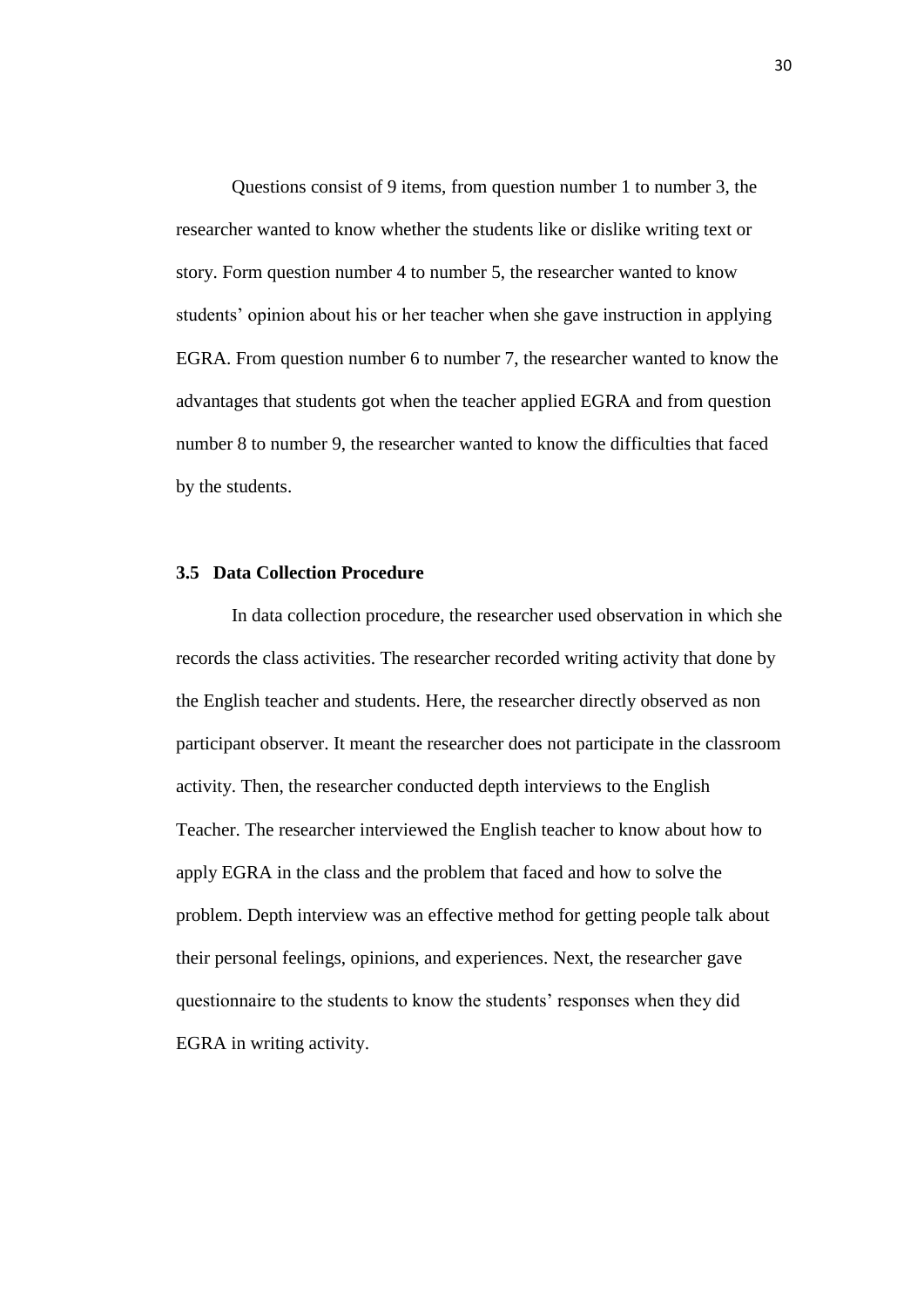#### **3.6 Data Analysis**

 In this study, the researcher used triangulation. It meant that the researcher compares and crosscheck between three steps to analyze the data which consisted of data reduction, data display and drawing conclusion.

### **3.6.1 Data Reduction**

 The first data reduction came from observation form. It was gotten through the way the teacher taught students by using EGRA in teaching writing. The second data reduction came from depth interview with the teacher. The third data reduction came from open – ended questionnaire. It was aimed to find out the students' responses to EGRA in which would be crossed check from observation form.

#### **3.6.2 Data Display**

 Data display came from observation form. The researcher displayed the data from the observation form by using extended text and list table. From here, the researcher would know the activities of the teacher and students during teaching and learning process from the beginning until the end. The researcher would observe the teaching and learning process in teaching writing from the first meeting to the third meeting.

 The researcher also used depth interview to the teacher as the data display. The researcher would write interview transcription in order to be understood clearly by the readers. Next, the data display came from open – ended questionnaire. It was used to describe the students' responses.